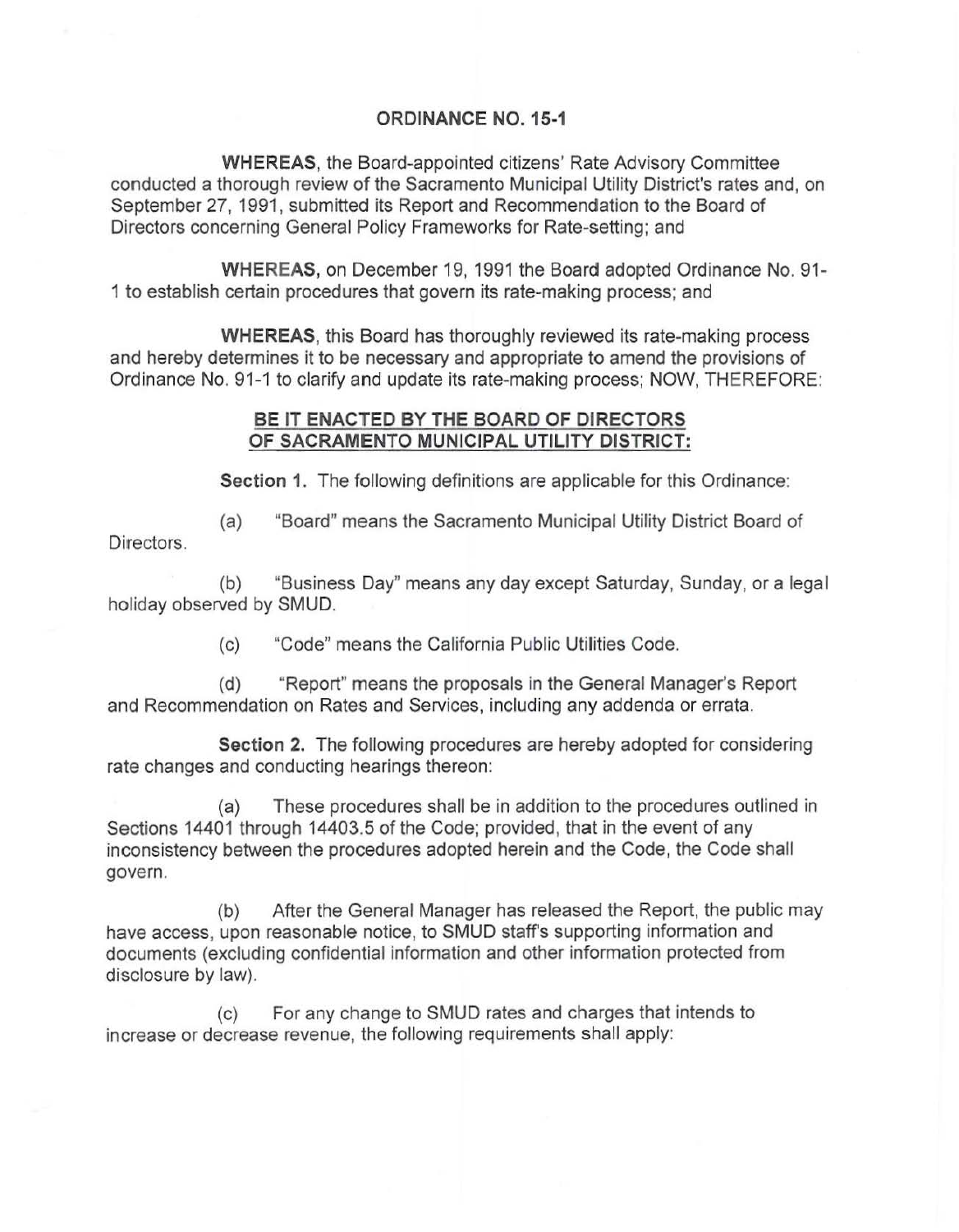i. Public Workshops. No sooner than twenty (20) calendar days following release of the Report, the General Manager or his/her designees shall conduct at least two (2) public workshops.

ii. Public Hearings. No sooner than fourteen (14) calendar days following completion of the first two (2) public workshops, the Board shall conduct one or more public hearings on the proposed change in accordance with the requirements of the Code.

(d) For any change to SMUD rates and charges that does not intend to **increase or decrease revenues, the following requirements apply:** 

i. Public Workshops. No sooner than ten (10) calendar days following release of the Report, the General Manager or his/her designees shall conduct at least two (2) public workshops.

ii. Public Hearings. No sooner than ten (10) calendar days following completion of the first two (2) public workshops, the Board shall conduct one or more public hearings on the proposed change in accordance with the requirements of the Code.

(e) Notwithstanding paragraphs (c) and (d), when unanticipated events **cause a sudden and significant change in SMUD's financial condition requiring an**  immediate response to make changes to rates and charges, the Board shall conduct at least one public hearing on the proposed change no sooner than ten (10) calendar days following release of the Report in accordance with the requirements of the Code.

(f) Public Workshop Procedures. The public workshops shall serve as a forum for the public to question staff as to the recommended rate or rate structure, prior to the public hearing. During the public workshops, members of the public may ask questions and/or provide non-duplicative comments directly relevant to the Report. All workshops shall be recorded and transcribed. The General Manager or his/her designees may, in his/her discretion, set time limits for individual speakers, establish a time limit for particular issues, set a cumulative time limit, or otherwise regulate public **comment.** 

(g) Public Hearing Procedures. During a public hearing, members of the public may provide non-duplicative testimony for up to three (3) minutes and shall have a full and fair opportunity to present comments, recommendations and alternatives for the Board's consideration. Speaking times may be extended at the discretion of the Board President. The Board President may, in his/her discretion, and based upon factors such as the number of public comment speaker cards submitted, depart from the above referenced time limit for individual speakers, set a cumulative time limit, or otherwise regulate public comment.

i. Members of the public that wish to address the Board with alternatives to the rate changes proposed in the Report and that desire additional time for public comment shall notify SMUD in writing at least ten (10) calendar days prior to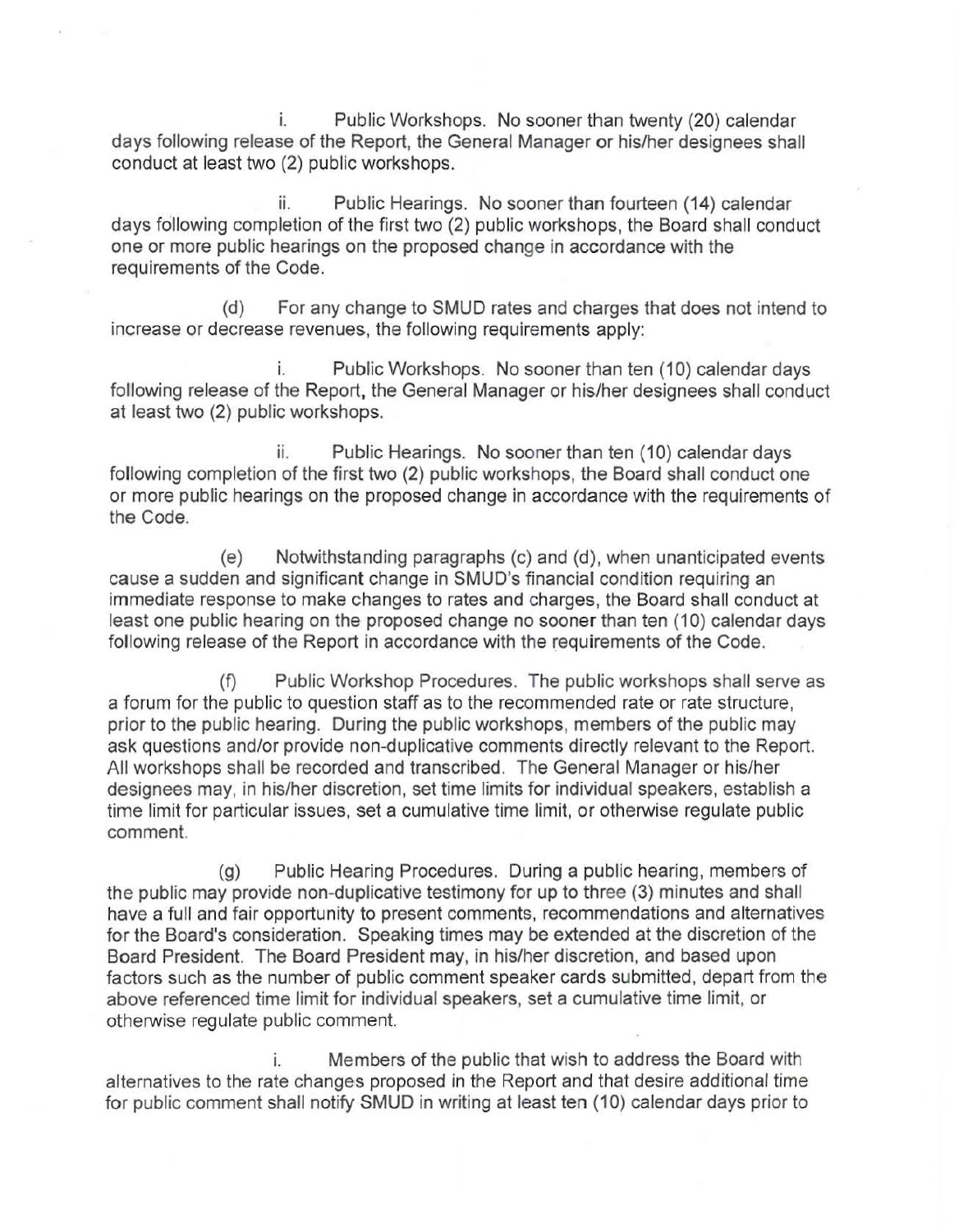the public hearing(s). Such notice shall include the amount of time requested. The Board President may, in his/her discretion, grant additional time up to, but no more than, a total of twenty (20) minutes.

ii. Members of the public desiring to submit written materials are requested to do so at least five (5) business days prior to the public hearing(s).

iii. Notwithstanding any provision in this paragraph (g), the public hearing(s) shall be conducted in accordance with the Board's Meeting Procedures.

iv. The public hearing(s) shall be recorded and transcribed.

(h) Members of the public may submit questions related to the Report in writing at any time after release of the Report up until five (5) business days prior to the public hearing. To the extent practicable, SMUD staff shall respond to such questions in writing within five (5) business days of receipt. Questions received after 5:00 p.m. shall be deemed to have been received on the next business day. SMUD staff will provide notice in the event that complex questions require additional time.

(i) Written documents, including alternative rate proposals, made by members of the public that are directly relevant to the Report and submitted to SMUD shall be made available to the public on SMUD's web site.

 $(i)$  Once the public hearing(s) have concluded, the Board shall make available for public review and comment for a period of at least ten (10) calendar days a draft resolution containing its proposed rate decision and the basis for the decision. However, if the Report proposes changes to rates due to circumstances in paragraph (e), the public review and comment period is at least five (5) calendar days.

(k) Following completion of the public comment period, the Board may approve the proposed resolution. However, if the Board proposes any material modifications (i.e., modifications which change customer rates or billings) in the proposed resolution, such resolution as modified shall be made available for public review and comment for a period of at least ten (10) calendar days in normal circumstances; and at least five (5) calendar days if a change to rates is proposed due to circumstances in paragraph (e). The Board shall permit public testimony on the modified resolution prior to any Board action thereon. The final approved resolution shall contain the rate decision and basis for the decision.

(I) Written notices, questions, comments, and other materials submitted by members of the public to SMUD shall be delivered in person, by mail, by facsimile, or by electronic mail.

Section 3. This Ordinance, to the extent it is inconsistent with any prior **SMUD resolutions or ordinances, supersedes and repeals such inconsistent resolutions**  and ordinances.